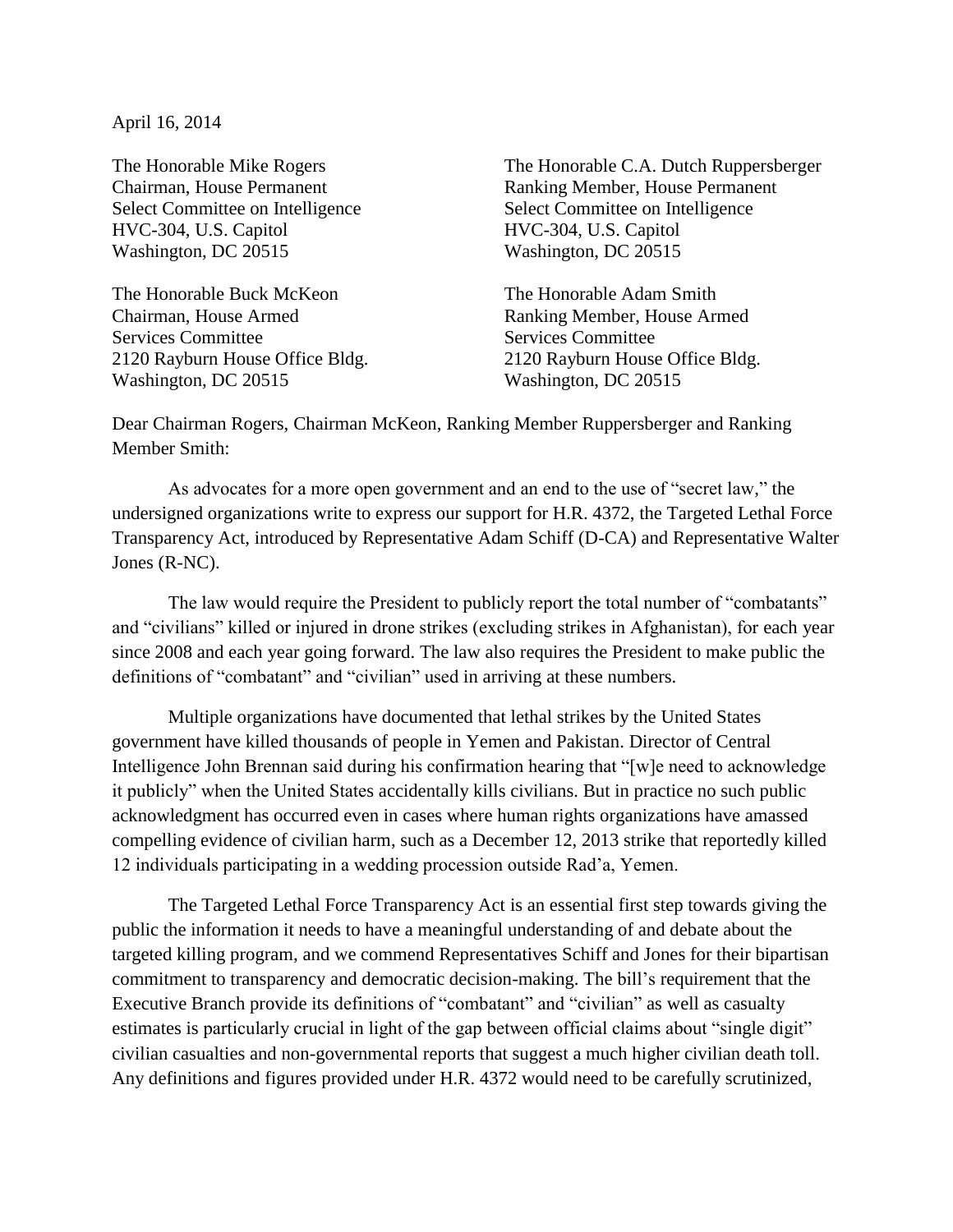but they would be more useful than the blanket assurances about lack of harm to civilians that the public has now.

Even if the Targeted Lethal Force Transparency Act is signed into law, however, the Executive Branch could continue to withhold key pieces of information. H.R.4372 does not require disclosure of the number of people killed in targeted lethal strikes using technology other than drones, such as the 2009 Tomahawk missile strike in Al-Majala, Yemen that Human Rights Watch found killed 41 villagers. It does not require release of casualty figures for any individual strike, or acknowledgment of any details sufficient to allow for independent investigation into reports of civilian casualties. Most importantly, the bill does not require disclosure of the Office of Legal Counsel (OLC) memos that provide the legal rationale and operational rules for the drone program.

In addition to passing H.R. 4372, Congress should consider additional measures to cure the information deficiencies noted above. At a minimum, Congress should compel disclosure of Office of Legal Counsel (OLC) memos that describe functional legal limits to the drone program. Those memos are critical to understanding how the executive branch and its agencies are interpreting the bounds and limits of the law. Yet the Executive Branch continues to refuse to disclose them, to either Congress or the public. Even the OLC memos about the standards for killing U.S. citizens have only been made available to certain Congressional committees under highly restricted conditions. Many other OLC memos on the drone program have not been made available to a single Representative or Senator.

We urge you to pass H.R. 4372, and to push for an end to secret law and a more open and accountable government.

Thank you very much for your consideration. To speak further with our coalition about these issues, please follow up with Katherine Hawkins at [khawkins@openthegovernment.org](mailto:khawkins@openthegovernment.org) or 202-332-3276.

Sincerely,

Advocacy for Principled Action in Government American Library Association Appeal for Justice Arab American Institute Brave New Films Center for Effective Government Citizens for Responsibility and Ethics in Washington (CREW) The Constitution Project Cyber Privacy Project DownsizeDC.Org Freedom of the Press Foundation Government Accountability Project (GAP)